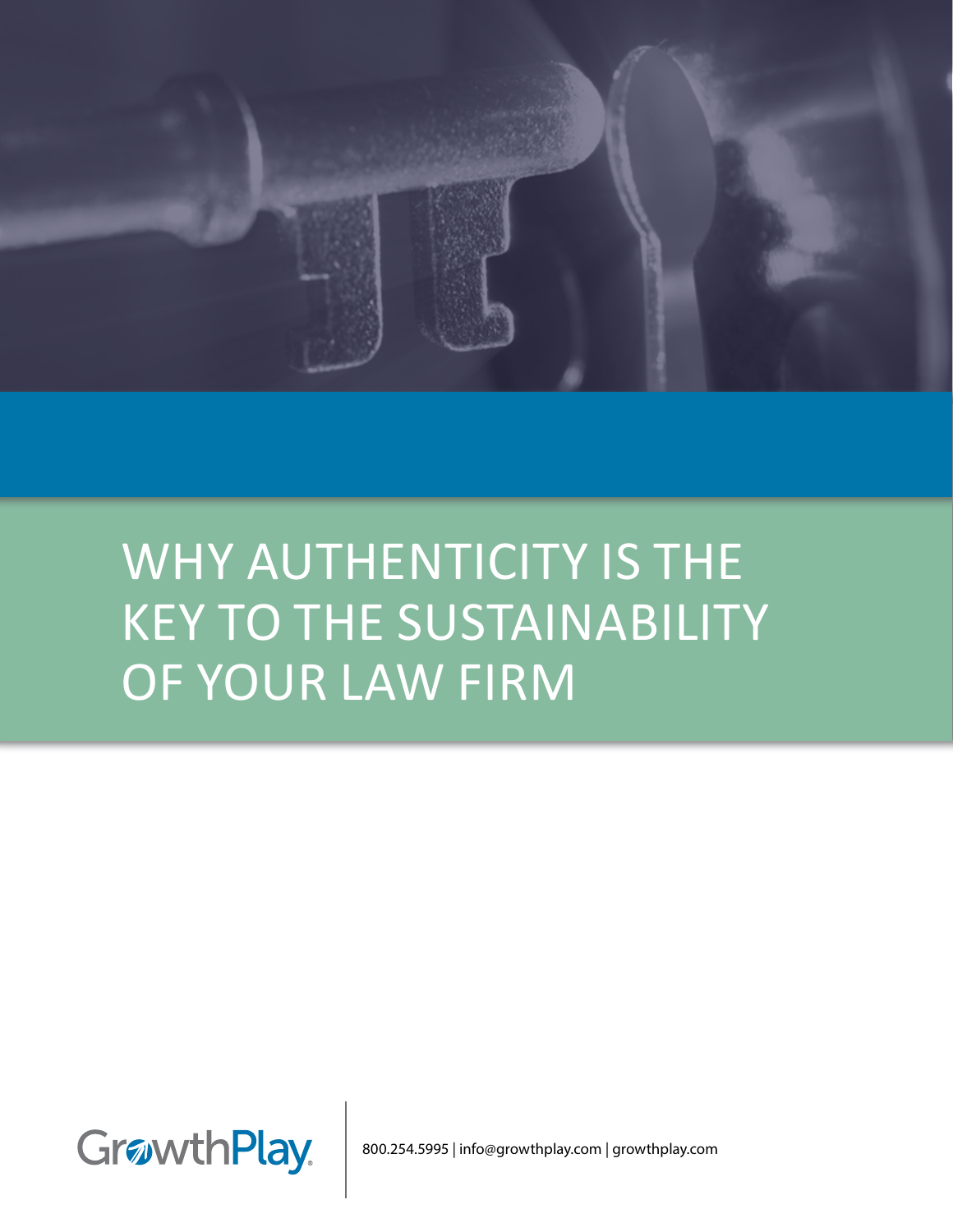It's a pivotal time for the law industry. For years, attorneys with their technical know-how had the advantage over clients who needed their capabilities and didn't have the ability to "shop around."

## Times have changed.

With the explosion of the information economy and the digital marketplace, potential clients have increasing access to a wealth of knowledge and people. They can find lawyers who have a specialized expertise anywhere in the world. They can find a firm to help in a variety of price points. Your potential clients are increasingly in control of their buying process and because of these factors, the ability to differentiate is more complex.

### It's time to innovate.

Law firms that adapt their culture to better serve this shifting marketplace are not only able to differentiate, they're increasingly able to increase market share and drive sustainable revenue.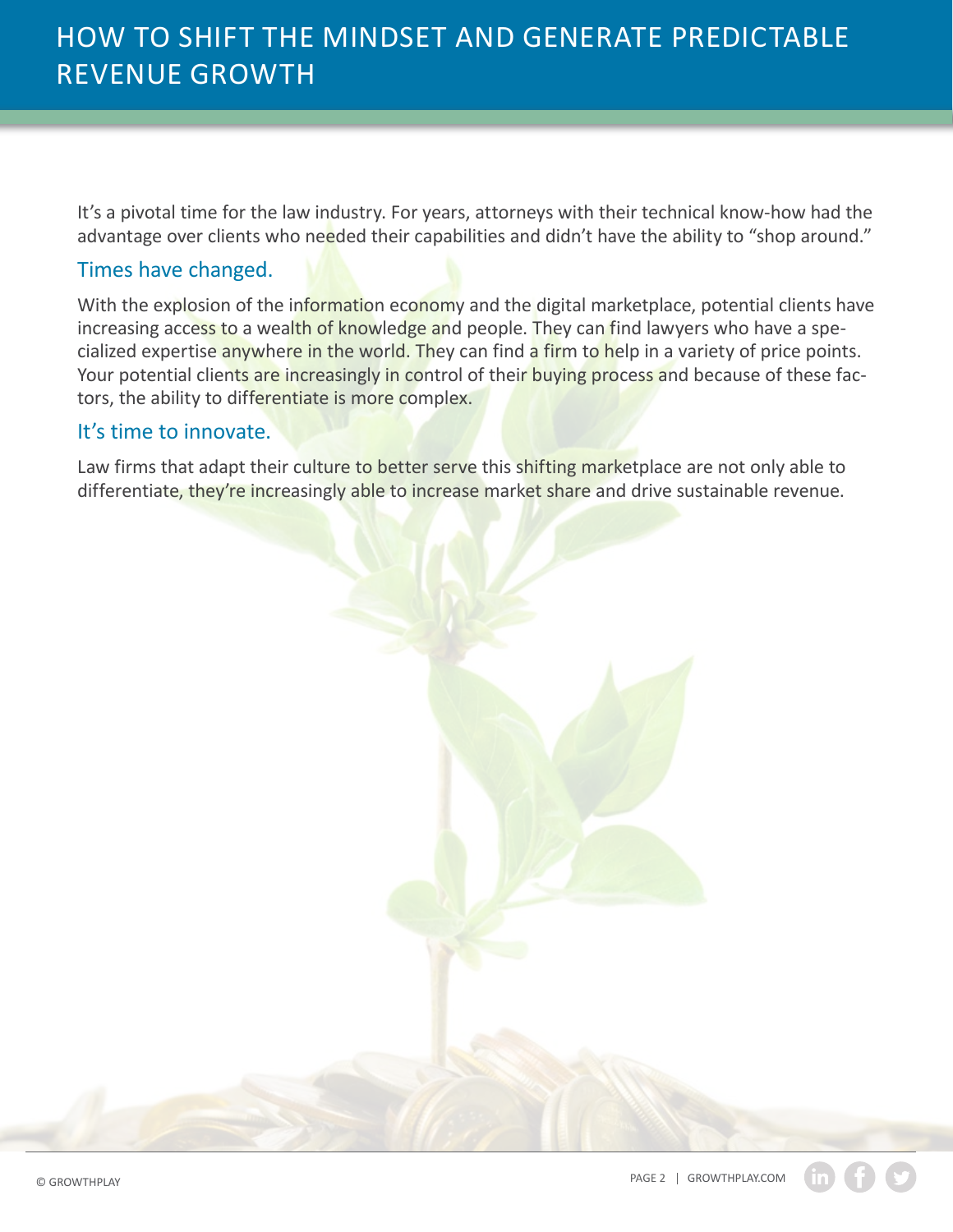#### Billable Hours vs. Business Development

When someone hires any professional service practitioner -- whether it be a lawyer, an accountant, or a consultant -- the need often stems from an inability for the hiring organization to solve a problem it's experiencing. The need for expertise is the trigger point that drives the business.

Your clients pay for a technical capability (e.g., you understand bankruptcy law, you have a breadth of experience in California labor laws). However, getting the work and sustaining your client relationships are often contingent on a client's emotional connection. When you're working to build lasting relationships, that emotional component is often the catalyst for business development. That's why client retention is so difficult when partners leave a firm. Those clients only want to work with that lawyer. The result? Loss of important business to a competitor.

The challenge for attorneys is that they built their career on being highly lauded for their technical expertise. When they're promoted to partner, they have to make a sudden shift in how they operate. Now, their success is contingent on driving new business, not necessarily their subject expertise. Those activities that got them to this point are not what will make them a successful partner.

Firms that understand this dichotomy and more importantly, how to solve it, are able to develop a culture that drives growth. They have the tools, processes, and content in place that enable their partners to continuously build the emotional connections that generate revenue.

#### Shift the Mindset

While it is hard to admit sometimes, generating revenue is really sales. Lawyers and other practitioners often bristle when the word "sales" is uttered. Even outside of the law, the word has a negative connotation, likely because, too many of us have encountered bad salespeople.

#### It's time to shift that mindset.

Effective sales is really about having the belief that what you have to offer will make a positive difference for someone else. Success is directly correlated to how you engage in your pursuit, and less in the actual activity. Your success will be in how you engage your clients rather than in the actual signing of them.

So often, attorneys miss the point that what they do can be incredibly valuable to clients who have needs. Your clients value your services. To truly innovate in a way that generates billable work, you need a shift in mindset. It starts with understanding that what you do for a living matters. Regardless of how many firms are out there, at whatever price point, people have problems they can't solve on their own. The value you provide those clients makes a difference. Otherwise, why are you in business?

The key to building a firm culture that embraces innovation is to develop the mechanisms that enable your brightest attorneys to capitalize on their networks in a way that drives firm value.

We've found that when attorneys are able to rethink their approach in how they develop client opportunities, the outcomes are plentiful. When they shift their mindset from gaining business to one of authentic relationship building, they're not only able to generate revenue, but they build a pipeline of connections who see the value in their expertise.

#### So what is authentic relationship building?

Authentic relationship building is developing business relationships with the same level of care that you would a friendship. It may sound corny or too involved, but it's really the same orientation. The same things you would do to build a friendship (e.g., reaching out, helping when needed) are the same things you do to bolster a business relationship. Forget those salesmen with whom you hate to engage. You've probably never met a highly successful salesperson who doesn't have a genuine care for people.

Successful business development or "selling" is "othercentered." It requires an outside-in approach.

#### *Solve the problem that needs to be solved, not necessarily the one that will get you paid the most.*